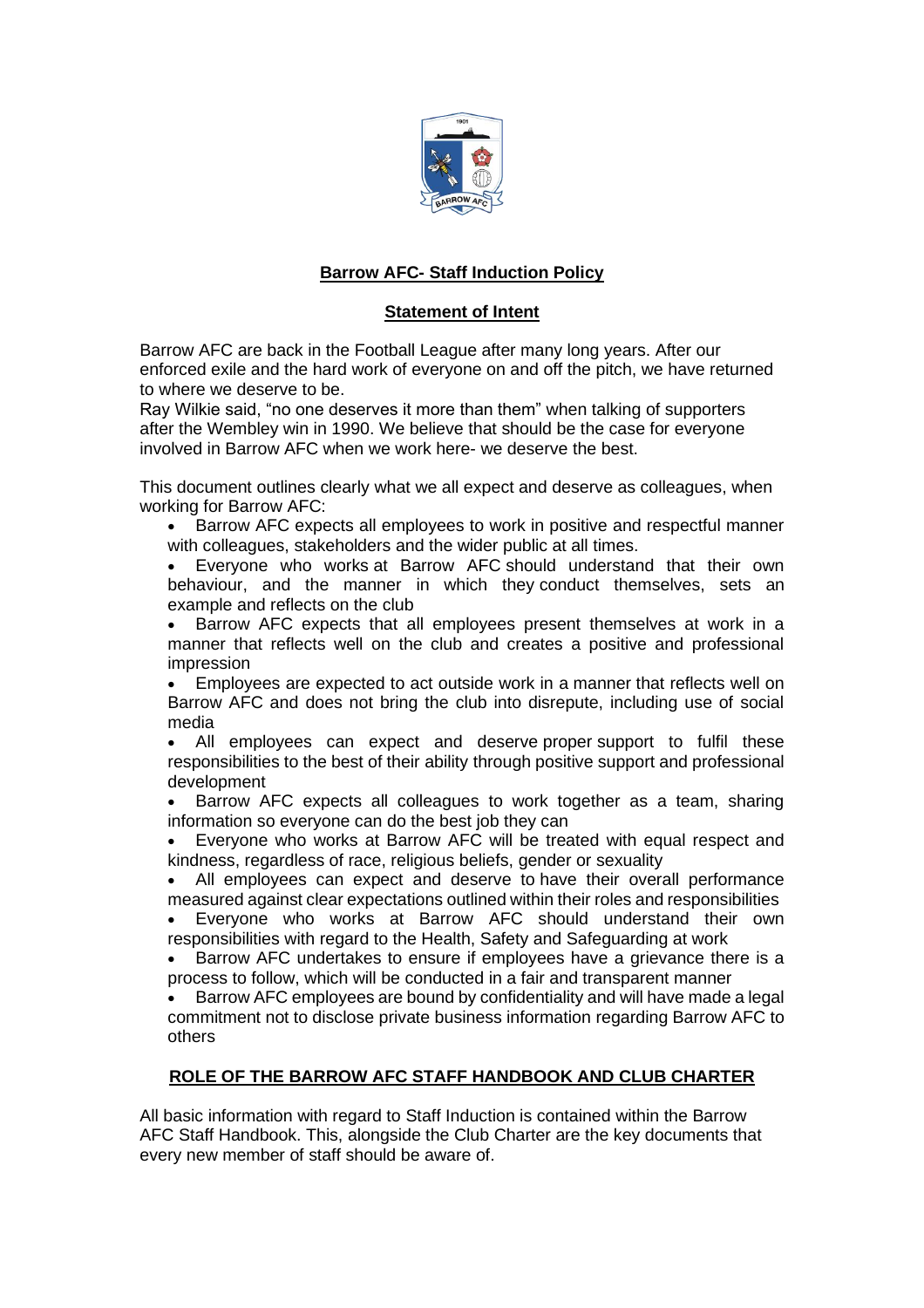## **EQUALITY STATEMENT**

**Barrow AFC** will not tolerate any form of discrimination as identified in the Equality Act 2010 under the 9 protected characteristic, listed: age, race, sex, religion, sexual orientation, disability, gender reassignment, marriage and civil partnership, maternity and paternity leave. Furthermore, behaviour which is deemed as bullying or harassment will also not be tolerated and will be dealt with in the same view as discrimination.

**Barrow AFC** is dedicated to ensuring a safe and inclusive environment for everybody to thrive and the best version of themselves.

If you feel you have personally encountered discrimination, or believe to have witnessed discriminatory behaviour, please contact Alisha Henry on a.henry@barrowafc.com to make a formal complaint. Further details are contained within the Equality Policy and procedures.

## **PERSONAL AND PROFESSIONAL DEVELOPMENT**

As our club grows, so should the people within. This policy is designed to ensure consistency of treatment and fairness, and that we abide by all relevant equality legislation.

#### **Roles and Responsibilities**

1. The Board of Directors of Barrow AFC with executive powers have the responsibility for the fair appraisal and professional development of the GM, applying the same processes and principles as outlined in this handbook. 2. The GM, Alisha Henry, is responsible for the fair appraisal and professional

development of all non-playing members of staff

3. All members of staff are responsible for taking part in that process in a positive and transparent manner

4. All members of Barrow AFC, including the GM has access to a fair and transparent grievance procedure which is outlined in this handbook.

#### **Process and Procedures**

1. All staff can expect to have clear, measureable and supportive goals to achieve over the course of the football season. These will be reviewed every close season and new goals will be set. These are underpinned and closely related to both the role profile and the statement of intent set out in this handbook. It is also here where any discussions regarding pay and conditions will take place.

2. As the year progresses, staff will have the opportunity at monthly review meetings with the GM to discuss their progress, health and well-being. These discussions will support both the professional and personal development of the employee. The employee will drive the process of self- evaluation. The GM will ensure that proper support and training can be accessed by the employee.

3. The monthly reviews feed into a mid-season appraisal; where both parties will have the opportunity to formally feedback how they feel the season is progressing in their working-life at Barrow AFC. This part of the process will be reviewed by an executive director of the club in conjunction with the GM.

4. All meetings must have at the heart a commitment to the health and wellbeing of all staff. There is a growing appreciation of the benefits and importance of creating environments in which people can be more open about both their physical and mental well-being.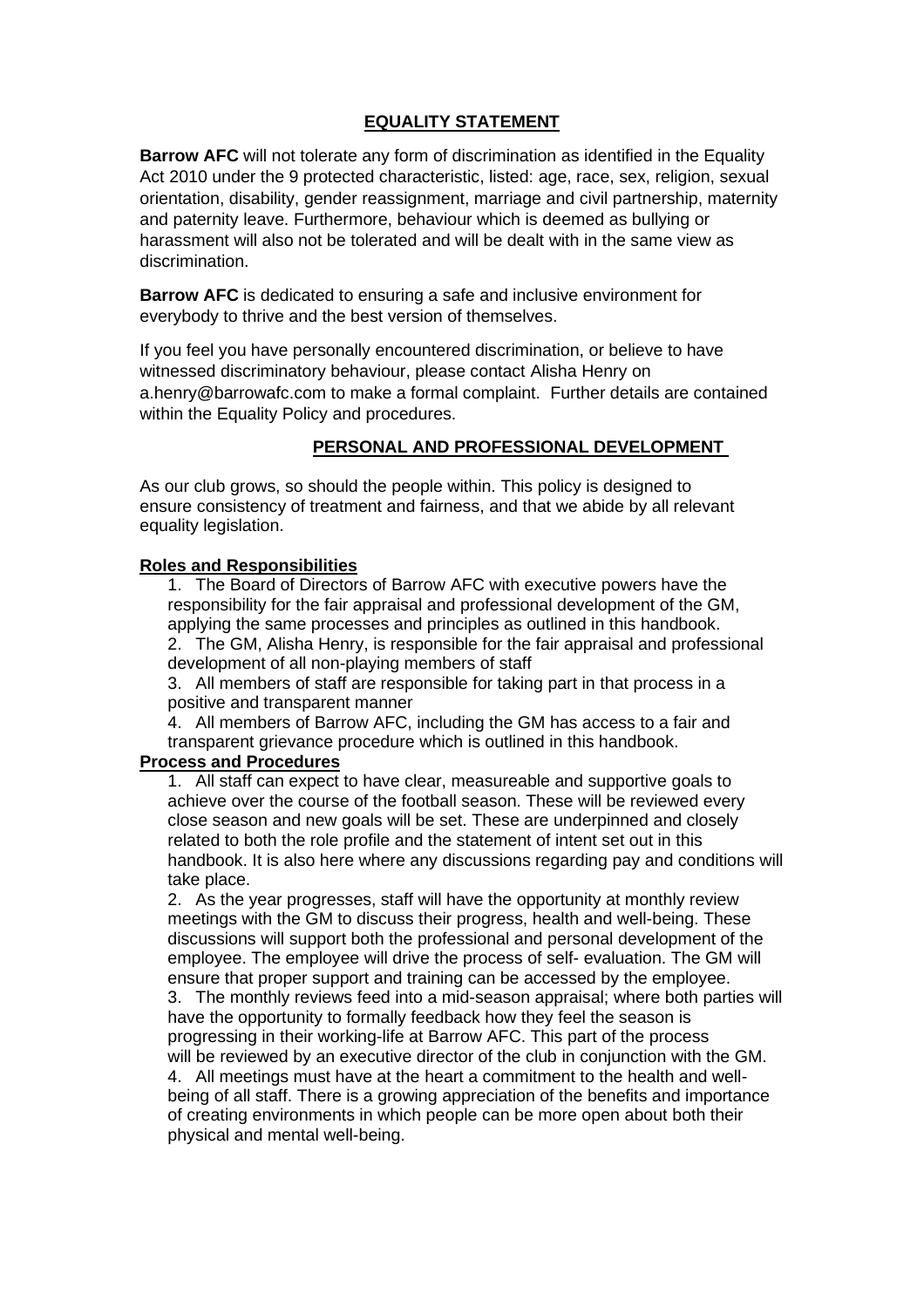5. Tackling the stigma, prejudice and discrimination that can be associated with mental health conditions both in sport and wider society is really important and Barrow AFC supports the Mental Health Charter for Sport and Recreation.

### **Staff Training**

Just as footballers need a positive and varied training regime to achieve their best, so do the rest of the workforce at a football club. This is a key area of any professional development process. This may involve the following areas, but approaches will vary to support the individual:

- 1. Access to statutory health, safety and safeguarding training: **mandatory**
- 2. Opportunity or time to study or review best practice, possibly including visits to other football clubs
- 3. Access to identified training which will support and improve performance
- 4. Identified support, related to physical and mental health and well-being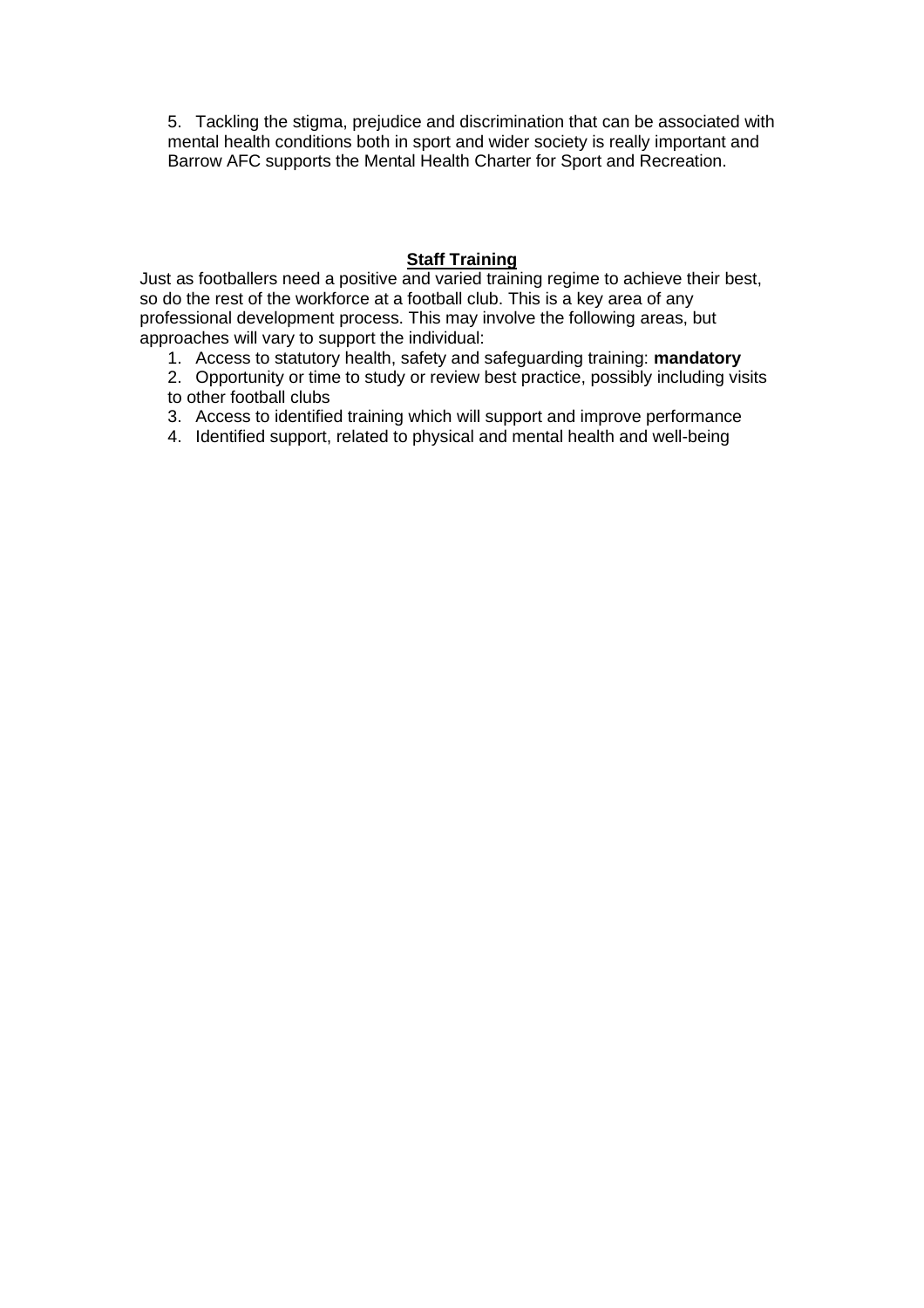

# Appendix 1- Induction Checklist

New starter: \_\_\_\_\_\_\_\_\_\_\_\_\_\_\_\_\_\_\_\_\_\_\_\_\_\_\_\_ Department:

\_\_\_\_\_\_\_\_\_\_\_\_\_\_\_\_\_\_\_\_\_\_\_\_\_\_\_\_

Line manager: \_\_\_\_\_\_\_\_\_\_\_\_\_\_\_\_\_\_\_\_\_\_\_\_\_\_\_\_

| <b>Action</b>                                                       | <b>Notes</b> | <b>Tick</b> |
|---------------------------------------------------------------------|--------------|-------------|
| Personnel                                                           |              |             |
| Check that all paperwork has been returned                          |              |             |
| by the new starter                                                  |              |             |
| Take away any forms/paperwork, etc. that still                      |              |             |
| require completing                                                  |              |             |
| <b>Communication</b>                                                |              |             |
| Update telephone list/staff list with new                           |              |             |
| starter's name                                                      |              |             |
| Inform staff that the person is due to start in                     |              |             |
| briefing (week before)                                              |              |             |
| Documentation preparation (print copies of the following documents) |              |             |
| Job description/person specification                                |              |             |
| <b>Barrow AFC Staff Handbook</b>                                    |              |             |
| <b>Barrow AFC Club Charter</b>                                      |              |             |
| Provide link to policies regarding health and                       |              |             |
| safety, fire evacuation procedures,                                 |              |             |
| safeguarding and child protection and                               |              |             |
| behaviour                                                           |              |             |
| General club information and the                                    |              |             |
| organisational structure                                            |              |             |
| Staff lists showing all staff and staff groups                      |              |             |
| Telephone lists                                                     |              |             |
| <b>Equipment (check with line manager)</b>                          |              |             |
| Does the person need a PC?                                          |              |             |
| <b>YES/NO</b>                                                       |              |             |
| Has this been arranged?                                             |              |             |
| <b>YES/NO</b>                                                       |              |             |